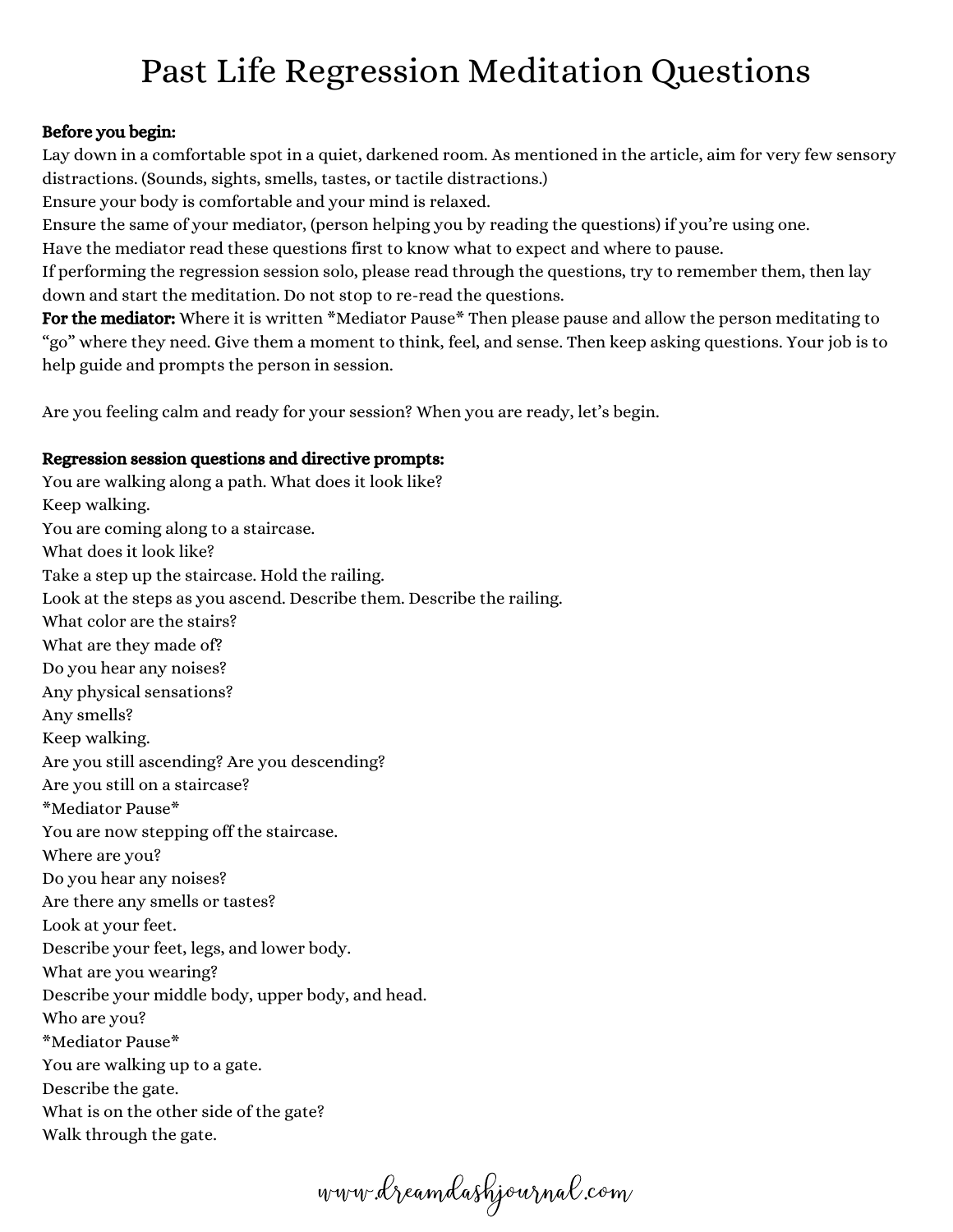Where are you now? \*Mediator Pause\* What do you see? What do you feel? Do you smell anything? What sounds can you hear? What is the taste in your mouth? Look back at your feet. And look over your whole body. \*Mediator Pause\* Where are you walking now? Who is around? Are there buildings, trees, or animals? What do you know or sense? What do you hear? What is the lighting like? Look at the sky. What is the weather? The season? Where are you in the world? \*Mediator Pause\* There is a building up ahead. Describe the building. What is outside the building? Walk to the building. Peek inside. Describe what you see. Are you going in? If yes, describe. If no, explain. \*Mediator Pause\* Describe what you see inside the building. Describe any tastes, smells, sounds, sights, or physical sensations. Stay as long as you like and observe the inside. Keep discussing. Now exit the building. Go back over to the gate you first walked through. Say goodbye to where you were. Go back through the same gate. Does the gate look the same? Walk back the way you came. Walk back to the stairs. Step onto the first step then the next. Do the stairs look the same? Are you going up or down the stairs? You've reached the end of the stairs. You have stepped off the stairs. You're walking away from the stairs.

www.dreamdashjournal.com